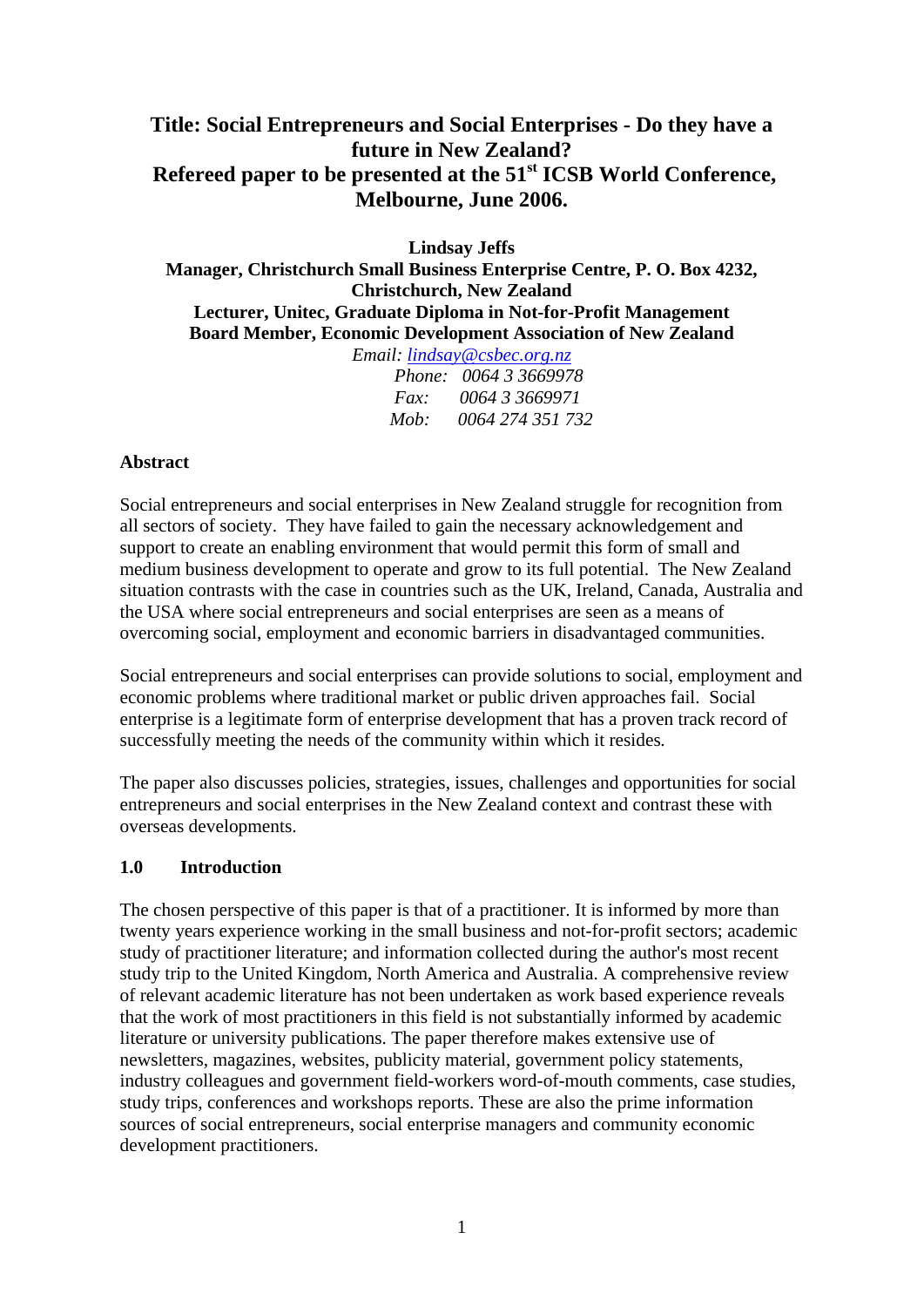The paper examines the role of social entrepreneurs in the New Zealand context and questions the common assertion by the New Zealand private business sector, government and academics that social enterprises are on the fringe of mainstream socio-economic development. It also considers whether social enterprises have a future in the prevailing New Zealand business and political environment.

The paper suggests that social enterprises are a legitimate form of business, social and economic development that provides a bridge between social, economic and often environmental and cultural realities. However, new forms of funding, legal structures, advisory services and a shift in attitude from government, private, and in some instances, the not-for-profit sector from a disempowering to an enabling environment will be required if New Zealand social enterprises are to achieve their full potential in helping to overcome social, economic, environmental and cultural issues in advantaged and disadvantaged communities.

# **2.0 Definitions**

Before the role and future prospects for social entrepreneurs and social enterprises can be discussed in depth it is necessary to clarify the terminology being used in this paper.

# **2.1 Economic Sectors/Systems**

A nation's economy is often divided into three broad categories. The private (first) sector is privately owned, involved in trading, market driven and profit orientated. The government (second) sector is publicly owned, non-trading and with planned service provision. The community and voluntary (third) sector is socially owned, orientated towards non-personal profit, self-help, mutuality and social purpose *(Pearce, 2003).* 

### **2.2 Social Entrepreneurs**

Social entrepreneurs have been defined as "Innovators who pioneer new solutions to social problems - changing the patterns of society. They possess the entrepreneurial creativity and determination to pursue their vision relentlessly until it becomes a reality social-wide. *[\(www.changemakers.net](http://www.changemakers.net/) )* 

New Zealand practitioners would suggest that social entrepreneurs apply business thinking to community needs and bring together local skills and resources in innovative ways to achieve both business and social missions *(Jeffs, 2001; Lancaster, 2000; Mitchell, 1998).* 

#### **2.3 Social Enterprises**

Whilst there are many definitions of social enterprises the United Kingdom Department of Trade and Industry (UKDTI) definition is widely accepted.

"A social enterprise is a business with primarily social objectives whose surpluses are principally reinvested for that purpose in the business or in the community, rather than being driven by the need to maximise profit for shareholders and owners." *(DTI UK, 2002)*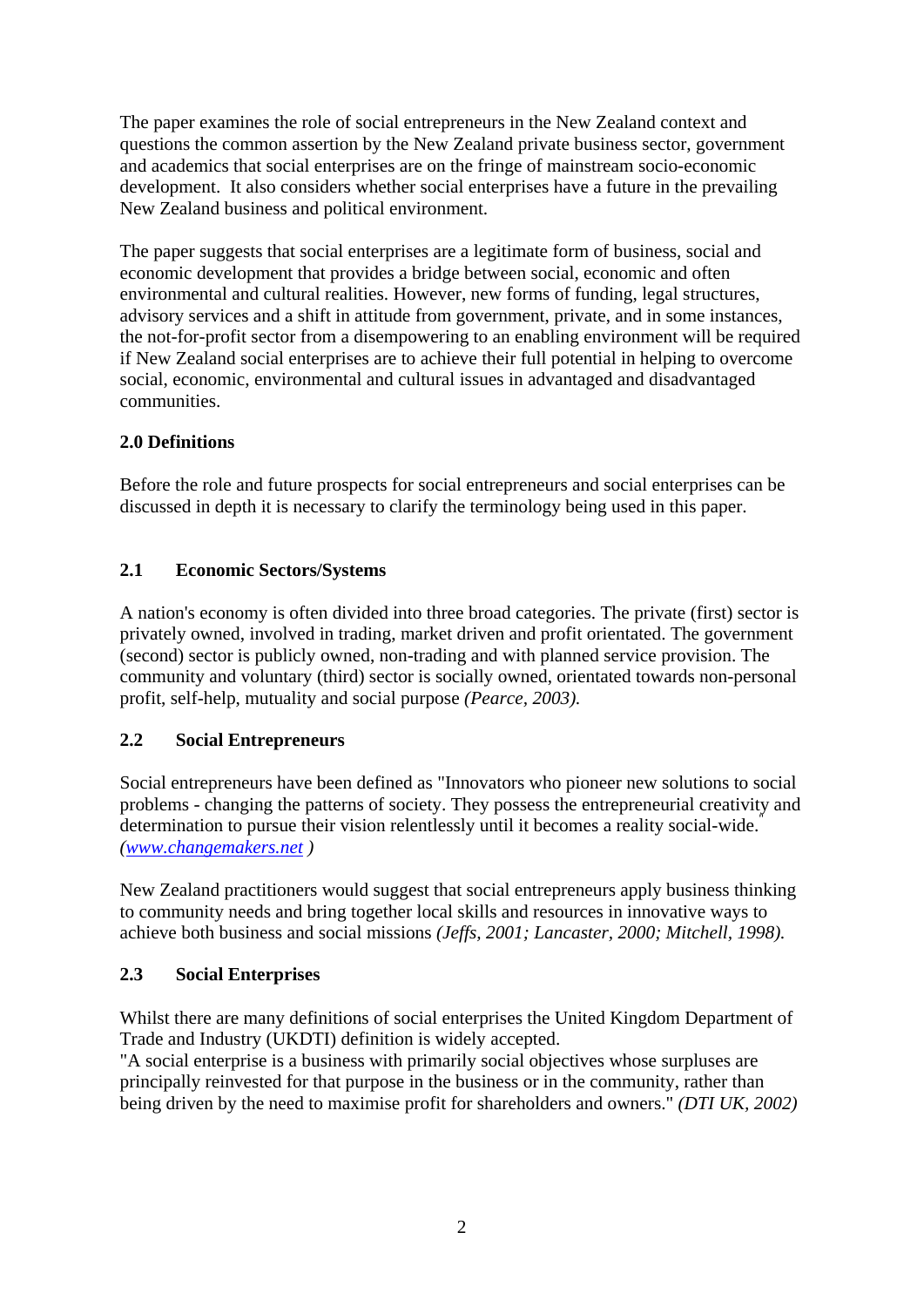# **2.4 Community Economic Development (CED)**

Kenyon suggests CED involves "a sustained and united effort by the whole community to improve their local economy and quality of life by building their capacity to adapt and benefit from global economic changes." *(Kenyon, [www.bankofideas.com.au\)](http://www.bankofideas.com.au/)*

### **3.0 Background**

The New Zealand government in its June 2001 budget joined the ranks of overseas governments such as the United Kingdom, USA and Canada who endorsed the role of social entrepreneurs as a means of providing solutions to entrenched social, economic, employment, environmental and cultural problems faced by disadvantaged individuals and communities. Two new initiatives were announced - the Community Employment Group's (CEG) Social Entrepreneurship Initiative that provided study or research grants to community leaders/innovators and the Department of Internal Affairs (DIA) - Community Project Worker Scheme that provided funding to support innovative youth and community development leaders.

In addition, these two government departments, in conjunction with COMMACT Aotearoa, and with support from the Ministry of Pacific Island Affairs and Te Puni Kokiri (Ministry of Maori Development) sponsored a major national conference on Social Entrepreneurship in Wellington in November 2001.

These initiatives added to CEG's Community Employment Organisations (CEOs) funding which had been announced in 2000 to support social enterprise development. Prior to the CEO initiative, funding for social enterprise development had been available from 1990 to 1993 through the Department of Labour's Local Employment Enterprise Development Scheme (LEEDS) *(Lancaster 2000).*

During this time period some local governments actively encouraged social entrepreneurship by funding visits to New Zealand by overseas experts or through funding assistance (*CDC Annual Report 2003*) whilst some philanthropic organisations provided grant funding (*Tindall Foundation Report, 2003).*

However, Jeffs (2001) prediction that despite the development of new programmes people who ran social enterprises would continue to struggle to gain recognition and proper forms of assistance proved to be correct.

In 2004, some recipients of the CEG funded Social Entrepreneur Award Scheme were criticised in the media and Parliament for not spending the money allocated for the purposes intended. These accusations led to the closure of not only the programme, but also the Department and the transfer of its surviving programmes to other government departments particularly the Ministry of Social Development which has a welfare and labour market opportunity focus. As a result the CEO scheme was modified to be employment outcome driven rather than economic or environmental outcome driven. In addition, support from local government agencies also decreased except in Waitakere (West Auckland) where the city council decided to undertake research to examine the potential of social enterprises as a provider of local employment opportunities *(Simpson, 2006).*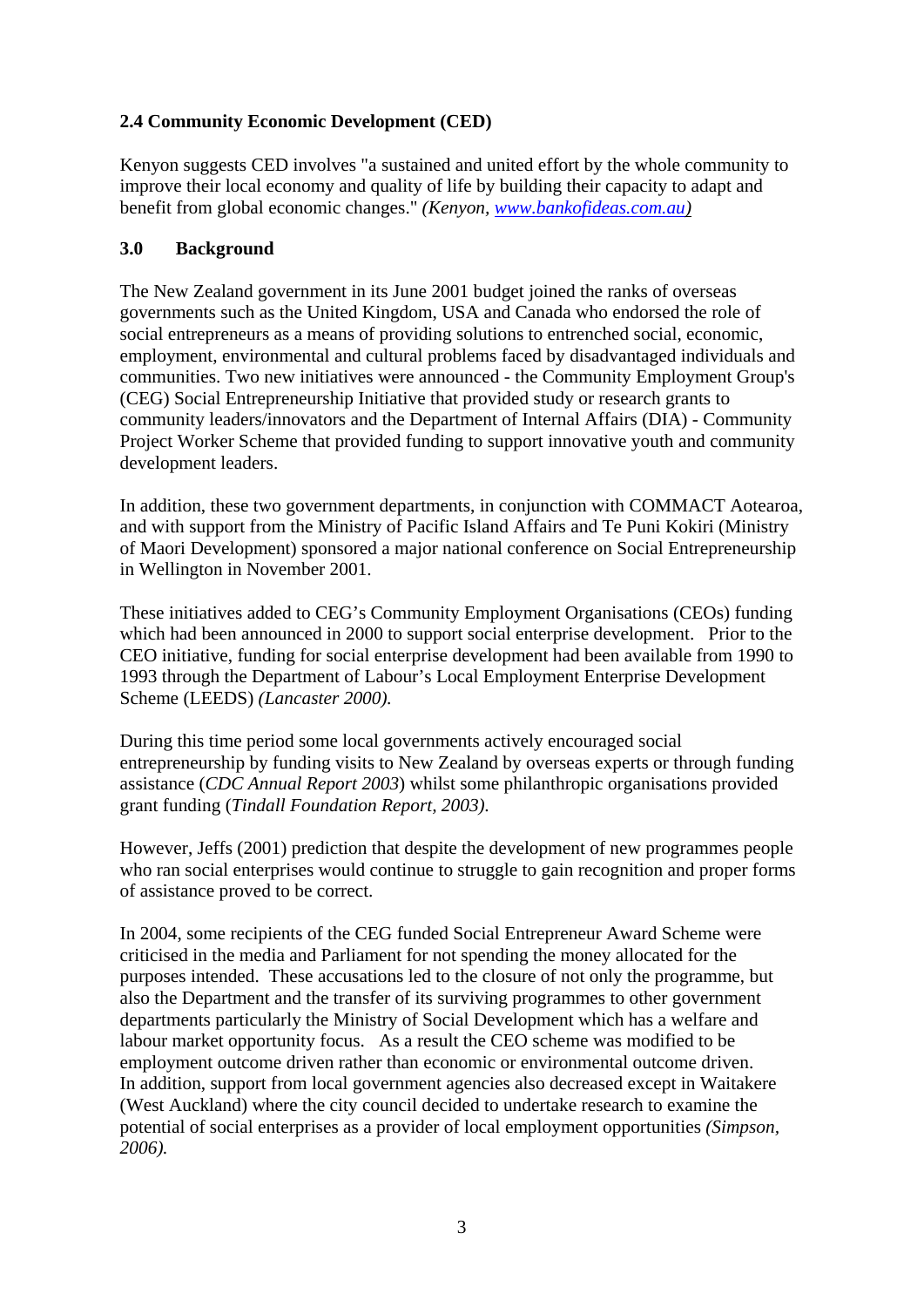As a result of these actions the levels of funding and support services available in New Zealand to social entrepreneurs and social enterprises is now severely restricted when compared to several overseas countries such as the UK, Canada and Ireland.

The key contrast between the recent New Zealand experience and that of the UK, Canada and Ireland has been the absence of reflection on the economic realities which suggests that even in times of prosperity the need for community economic development, social enterprise and social entrepreneurship increases, as Western countries experience a dual economy of mainstream growth and chronic pockets of poverty.

In several Western democracies a new approach to addressing issues of domestic poverty was advanced in the late 1990s and early 2000s called the "Third Way". This political philosophy attempted to address the excesses of free market economics by claiming a role for government in the provision of social services whilst advocating a role for the private and community sectors in delivering services based on specific need rather than universal entitlement *(Botsman & Latham, 2001*, *Bartlett, 2005).* 

Tony Blair (UK Prime Minister), a leading advocate of the "Third Way" approach, says disadvantaged communities and individuals suffer from *market failure* as neither the private sector nor government schemes can overcome the problems or address the needs at the community level. *(DTI, UK, 2002*).

The importance of the social economy approach has also received support from the devolved UK governments *(DETI, NI, 2004, Scottish Executive, 2004 & Welsh Assembly, 2003)*, the Irish government *(Department of Community, Rural and Gaeltacht Affairs, 2003);* the Canadian Federal Government, *(Canadian Federal Budget 2004/5)*, the OECD, *(OECD, 1999:20)* and the European Union which predicts that the social economy will be one of the major areas of growth in Europe over the next ten years *(European Commission, 2001)*.

Social enterprises are seen by these governments as a means of overcoming social, employment and economic barriers in disadvantaged communities. Support from government has been forthcoming through major social enterprise funding increases; new initiatives to ensure that social enterprises becomes part of mainstream economic development; the appointment of Ministers with specific responsibility for social enterprises and the creation of Government departments with a focus on social enterprises *(DTI, UK 2002; DTI, UK 2003; DTI, UK, 2004, Bank of England, 2003).*

As a result, in the above countries social enterprises play a vital role in the fields of:

- Social housing.
- Urban and Rural Regeneration.
- Community Owned Wind Farms.
- Environmental/Recycling Projects.
- Ownership and Management of Community Facilities
- Specialist Banks.
- Community Development Financial Institutions (CDFIs).
- Social Investment Funds.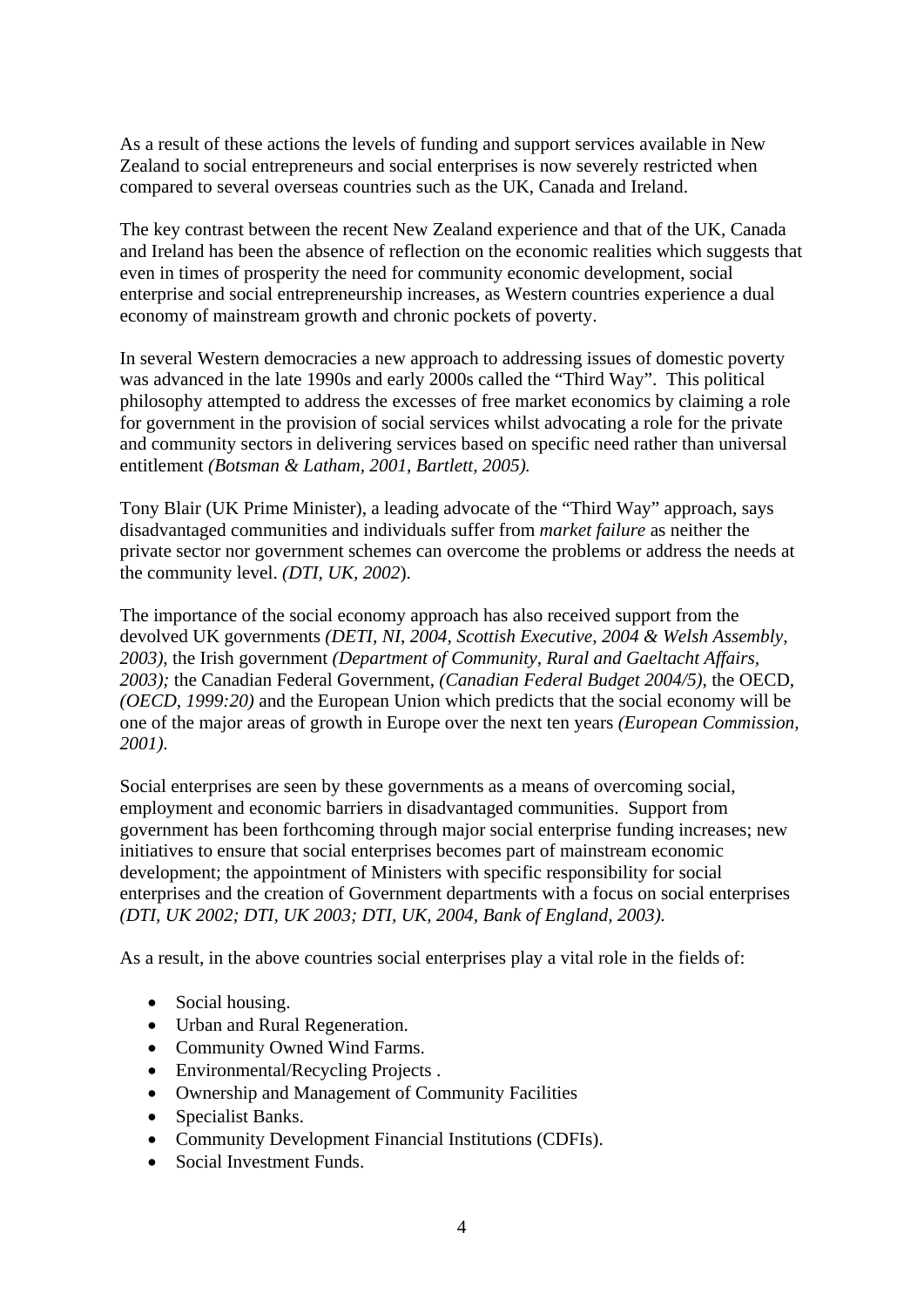• Fair Trade Companies.

In the USA there is some legislation that supports the social economy sector such as that which requires government departments to purchase goods and services from firms employing people with disabilities if the price and quality are right and the Community Reinvestment Act that requires banks to invest in poor areas and to establish Community Development Financial Institutions.

The Australian experience matches that of New Zealand and the USA with no formal federal government reports on social enterprises having been written. However, the Australian federal government did provide funding towards several social entrepreneurs conferences held between 2001 and 2003 and towards the establishment of the now defunct national social entrepreneur network. In addition, some leading politicians *(Latham, 2001)* and indigenous activists *(Pearson 2002)* have strongly advocated the use of social entrepreneurs and social enterprises as a way of achieving welfare reform.

#### **4.0 Why have Social Entrepreneurs and Social Enterprises Struggled in New Zealand in recent times?**

The failure of New Zealand to keep pace with the changing environment for social entrepreneurs and social enterprises reflects the failure of successive New Zealand Governments, and the wider society, to encourage and support new approaches to social funding and community development. The causes of this failure can probably be traced to the predominant socio-economic and political ideologies that have shaped New Zealand since 1984 and marginalised the social economy sector.

Over the last two decades New Zealand has moved from one of the most regulated to one of the less regulated economies in the world. The transformation involved the reduction of trade barriers, the sale of state assets, privatisation and contracting out of public service provision, reductions in the level of state support and the introduction of market forces to all sectors of the economy. The underlying philosophy of society also shifted from collective to individual responsibility. New Zealand society from the 1930s to the mid 1980s considered social issues such as unemployment and housing as the collective responsibility of society. Consequently, local and national governments accepted responsibility for addressing such issues. However, with the introduction of "new right" economic philosophies the responsibility for social and economic disadvantaged was moved to the individual.

The effects this transition on the social, environmental and cultural fabric of society have been well documented and widely debated in both New Zealand and overseas *(Easton, 1997; Jesson, 1987 & 1999; Kelsey, 1993, 1997 & 1999; Thompson, Alvy & Lees, 2000).* 

The not-for-profit sector in response to these economic changes, and its own growing importance in the economy, changed from being primarily grant or donation funded providers of welfare services to the disadvantaged *(Robinson & Hanley, 2002)* to contracted providers of government funded services to the disadvantaged using business methods and approaches *(Kramer 2000).*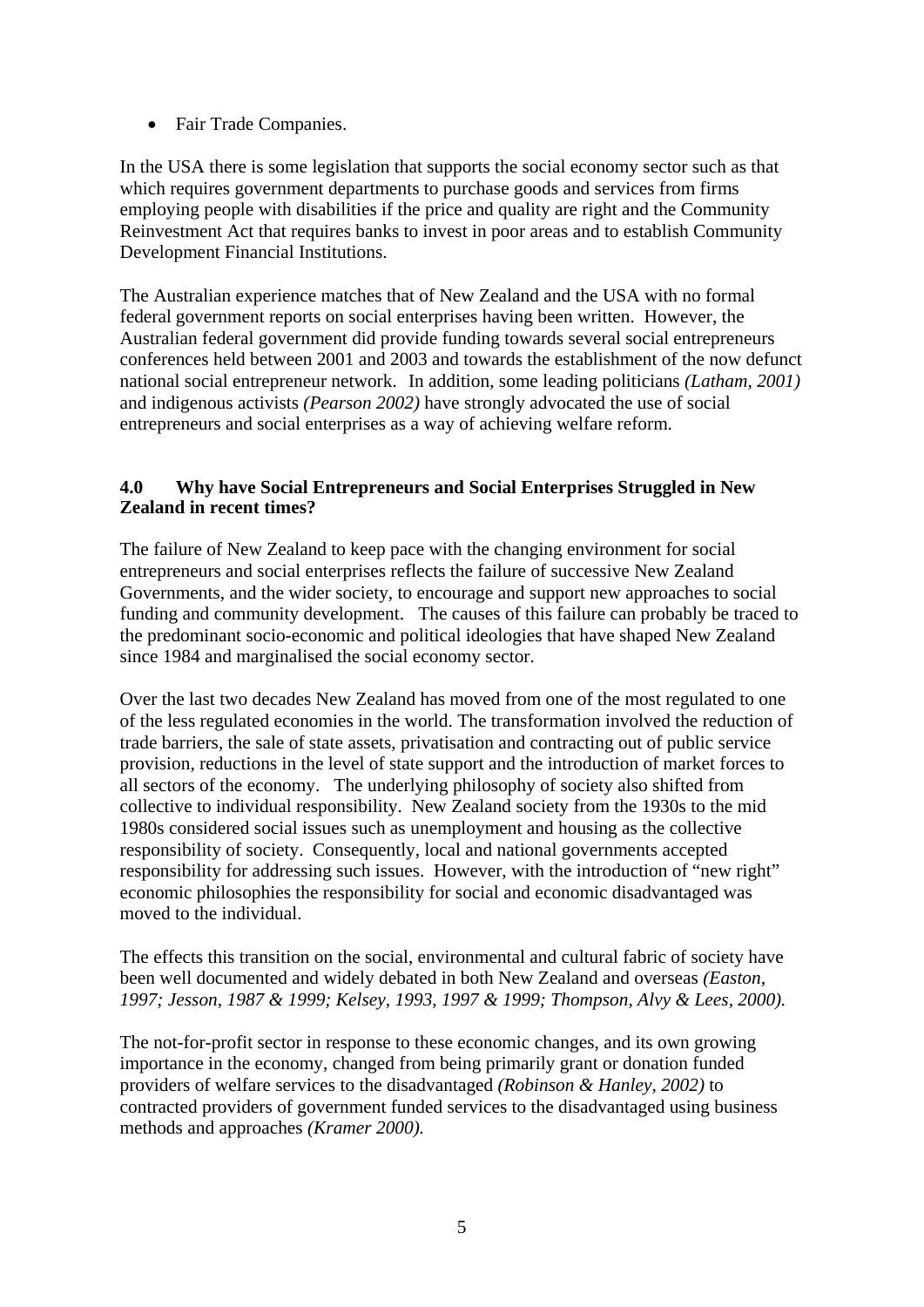As a result many existing not-for-profits developed contracted service delivery arms and/or new community owned businesses (social enterprises) to deliver services especially in the areas of employment training, enterprise development, micro finance, media services, local urban and rural economic development, environmental services, health and education.

However, despite the developments described above, the history of social enterprises in New Zealand has been largely that of an outsider to the mainstream of economic and social development with the emphasis and timing of support from central and local government, being largely based on short-term pragmatism rather than any coherent ideological commitment to social entrepreneurship, social enterprises or community economic development.

Government department officials appear to be reluctant to support social enterprises with staff frequently lacking the necessary skills, experience and knowledge to properly assess or assist social enterprises. In New Zealand, social enterprises are explicitly excluded from access to publicly funded mainstream business schemes, advisory services, training and venture capital schemes run by the Ministry of Economic Development and their service delivery arm New Zealand Trade and Enterprise.

Since the 1980s the New Zealand private sector has been dominated by big business, overseas ownership, an ideological belief in the primacy of the market and a limited role for government involvement in business *(Hazeldine 1998)*. The language of the marketplace has become paramount and public and third sector organisations have been defined as non-productive and draining on society *(Zimmerman & Dart, 1998).*  Community involvement in any aspect of business is seen as an impediment to business' right to operate. The business sector considers that the role of the third sector should be limited to social service delivery to the needy and funded by philanthropic organisations. Consequently, social enterprises have been excluded from normal business services, grants and financing by financial institutions who cite ownership issues and profitability.

The philanthropic funding community in New Zealand has tended to be orientated towards providing grants and donations to charitable social services organisations to cover operating and occasionally capital projects rather than for funding social enterprises to develop self-sustaining businesses.

The New Zealand media likewise shows little interest in social entrepreneurship and social enterprises except when there is alleged misspending of public money *(The Press, 2 July 2004).* 

The third sector in New Zealand is dominated by social service organisations who often view social entrepreneurs and social enterprises with suspicion as they consider that they represent a commercialising of the sector and a further attempt by the State to withdraw from the provision of public services.

Social entrepreneurs and social enterprises have also been slow to form sustainable networks in New Zealand. The few that did exist such as Small Business Enterprise Centres of New Zealand, COMMACT Aotearoa and the South Island CEO Network, have either been disbanded or gone into recess following the withdrawal of public funds with the demise of CEG.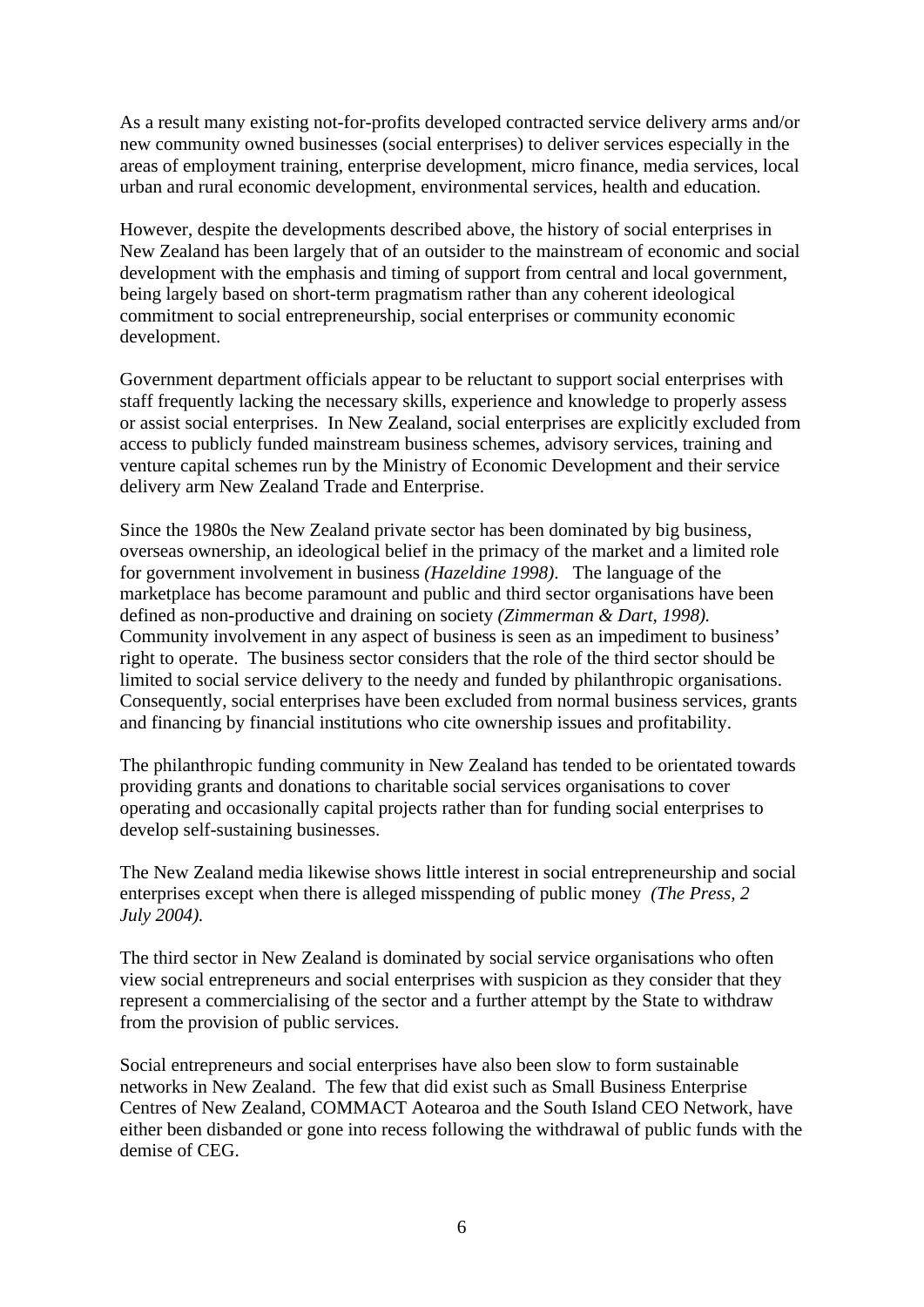Social enterprises, being based on radical political ideologies *(Baradat 1994),* receive support from the establishment in New Zealand only in times of economic and/or social upheaval (economic recession and high unemployment) when there is a need for the delivery of public goods and services or the provision of job opportunities to the disadvantaged. New Zealand communities likewise tend to use the model when they are under stress and collective, self-help and mutual action is required for survival.

This use of social entrepreneurs and social enterprises as an emergency approach to social and economic development fails to acknowledge and utilise such organisations history of past success and their future potential.

#### **5.0 Role of Social Entrepreneurs in Enterprise, Economic, Social and Environmental Development**

Social entrepreneurship is a relatively new term which came into being in the 1990s but it is not a new phenomenon and in many ways is a re-packaging of several tried and tested community development approaches such as community businesses, social firms, social enterprises and co-operative trusts. Simpson says " social entrepreneurship is a synergistic blend of social motivation and entrepreneurial mindset, applied in pursuit of economically and societally sustainable outcomes" (*Simpson, 2006 pg. 4).* 

Like the business sector there have always been entrepreneurial people operating in the not-for-profit sector but the term social entrepreneur was not used to describe their behaviour or function. Instead terns such as community sector developer, community business manager, manager or co-ordinator were used. By using the term 'social entrepreneur' it is possible to re-market this approach to economic and employment development in a way that is understood by a business audience and therefore encourages business people to become involved *(Skloot, 1983, McLeod, 1977, Bernick, 1984).* 

Society as a whole today believes that to obtain sustainable economic growth, society needs entrepreneurs whether they are based in the business, government or community sectors. Without entrepreneurs to create additional wealth by improving the effectiveness, efficiency, equitability, sustainability and scale of operation of businesses the number of jobs would remain constant *(Lichtenstein & Lyons 2001).* 

Governments around the world have taken note and are now encouraging the development of private sector, public and social entrepreneurs as a means of achieving economic growth and reducing the medium to long term cost of welfare provision (*Garrett 2000).* 

The role of the social entrepreneur has been described as "…one species in the genus entrepreneur. They are entrepreneurs with a social mission" *(Dees, 1998 p. 3).* Dees, suggests that for social entrepreneurs the social mission is both explicit and central. Their focus is on the social mission rather than on wealth creation. He suggests that for business entrepreneurs, wealth creation is a means of measuring value whereas for social entrepreneurs wealth is just a means to an end. The survival or growth of the social enterprise is a measure of its efficiency and effectiveness.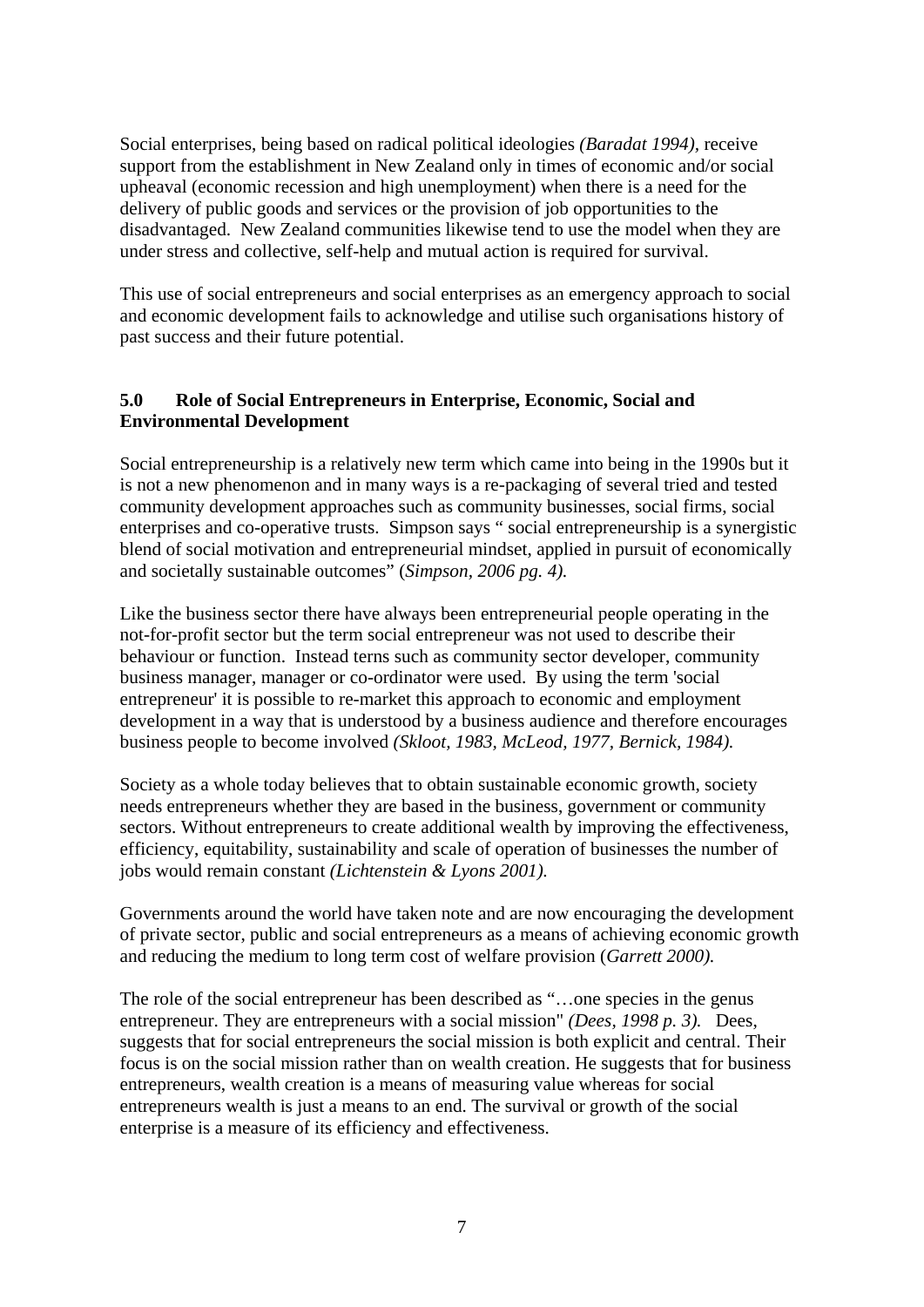Jeffs *(2001)* considers social entrepreneurs, like their business counterparts, to be a means of overcoming resource limitations but they have the added responsibility of producing social and human capital as well as financial capital. Social entrepreneurs are expected to be innovators who can produce wealth creation through identifying community needs; drawing together the resources required; and establishing collaborative links between the various sectors of society to create something from nothing *(Thompson et. al 2000)*.

The skills of the social entrepreneur are similar to those required by a business entrepreneur. The business entrepreneur thrives on innovation, competition and profit, whereas the social entrepreneur thrives on innovation and inclusiveness to change the systems and patterns of societies.

Social entrepreneurs work in areas where the market does not perform well. The market economy has difficulty measuring public good or harm, social improvements and benefits for marginalised people or communities. Economic measures are poor indicators of the social, environmental and cultural health of a community *(Dees, 1999).*

Also because for the social entrepreneur there is a need to achieve both a social and business mission this can create a tension within the third sector organisation and within the individual as they attempt to balance ethical as well as profit making goals. Traditionally, many not-for-profit organisations regard financial management as achieving break-even status and do not see asset accumulation as ethical.

The academic community in New Zealand until recently has not seen social entrepreneurship or social enterprises as an important area of study. The awakening interest is occurring at a time when social enterprise is at its lowest ebb. For example, there have been two recent conferences on entrepreneurship in New Zealand. The  $3<sup>rd</sup>$ AGSE International Entrepreneurship Research Exchange held on Unitec's Auckland campus in February 2006 had an indigenous and social entrepreneur stream whilst the 2nd CommEnt Research Symposium hosted by Lincoln University considered the role of community economic development and social enterprises.

Academic writing on the subject of social entrepreneurs during the mid to late 1990s has been concerned with understanding the personal characteristics and attitudes of social entrepreneurs as individuals rather than as a member of a team operating in an organisational concept. However, the concept of the social entrepreneur being a fundamental ingredient in the development of social enterprises is largely an American concept based on an underpinning philosophy that stresses individualism, competition and the role of private businesses. This philosophy does not find favour with New Zealand practitioners and the sector itself, who are acutely aware that co-operation, collaboration, teamwork (involving an initiator, developer and manager) and a 'hands on attitude' are essential elements to the establishment and running of a social enterprise *(Pearce,2003; Haugh & Pardy 1999; Prabhu, 1999)*.

Consequently, as the collective approach is not stressed, the idea of social entrepreneurship has little support amongst practitioners in New Zealand. Simpson (2006) quotes a study by Walker (2004) which suggests that in New Zealand "...social entrepreneurs are not overly interested in philosophical musing about the legitimacy or otherwise of their operating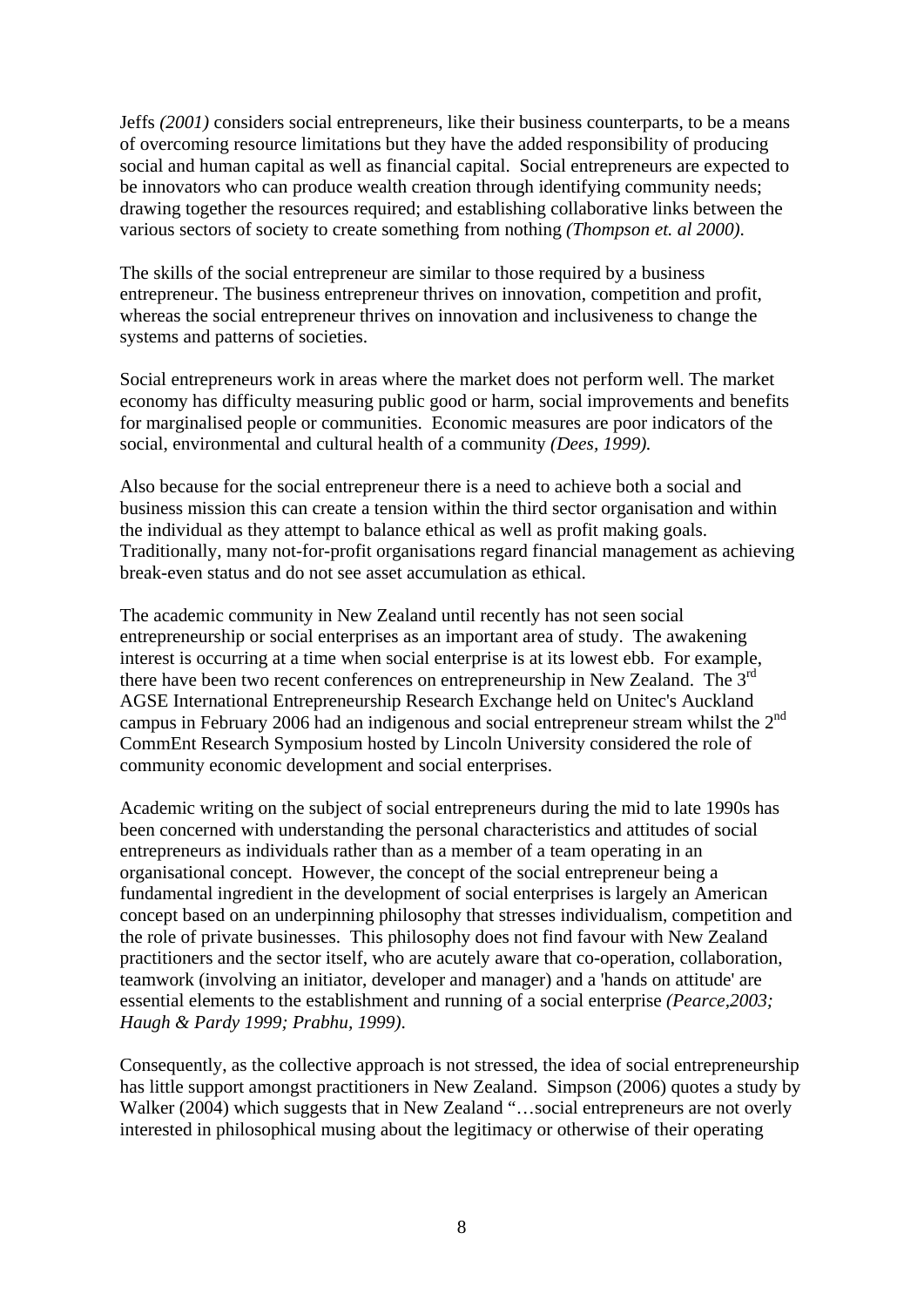style, preferring instead to devote their energies to an unending search for improved methodologies and performance."

#### **6.0 Role of Social Enterprises in Enterprise, Economic, Social and Environmental Development**

#### **Evolution of a Business Culture**

Social enterprises (community or collectively owned businesses) fulfil a vital function in the evolution of a business culture in any society and have a long tradition. Cabaj *(2004)* argues that Canadian social enterprises can be traced back at least 12,000 years as communities, to cope with the effects of hunger, disease and war, needed to be as selfsufficient as possible in food supply, to trade and form alliances to provide other resources and tools, to determine a communal allocation of resources and to work within the natural environment. The community was the social enterprise.

The same was true for New Zealand's indigenous Maori communities "... in pre-European times.... all economic development work was based on the whakapapa-based collectives (including the collective wealth and well-being) of iwi, hapu and whanau communities could be said to be community economic development." *(Howard, 2004)* 

In such societies and many developing countries today the majority of the population are engaged in the informal economy and the social enterprise - based on the village or extended family - is the most typical business form. `

In the Western European context the corporate or individually owned business is a relatively new concept. The earliest types of business were probably communally based. It is suggested that the social and economic system based on "the commons" - where the uses of land and resources were negotiated between families and communitarian values - is maybe the starting point for social enterprise and community economic development *(Howard 2004).* 

Other writers *(Pearce, 2003; Birkholzer, 1996)* trace the European origins of social enterprises to the medieval guilds of workers and the other socio-political movements since that time which stressed the importance of working together for a common social purpose. They suggest that the birth-place of modern social enterprises is the co-operative movement of the 1840's onwards and includes mutuals and friendly societies who maintain control in the hands of members rather than an external individual/s or shareholders with the emphasis being placed on collective forms of production and ownership.

The cooperative movement played a crucial role in the establishment of New Zealand's land based industries in the 1870s to 1930s. Freezing works and dairy factories were 'built on co-operative principles as farmers recognised that they needed to act co-operatively to process their products. Other cooperatives were established in the retail, insurance and banking sectors. Marketing cooperatives were established for distributing products to the national and international marketplace for commodities such as dairy products, apples, honey and kiwfruit.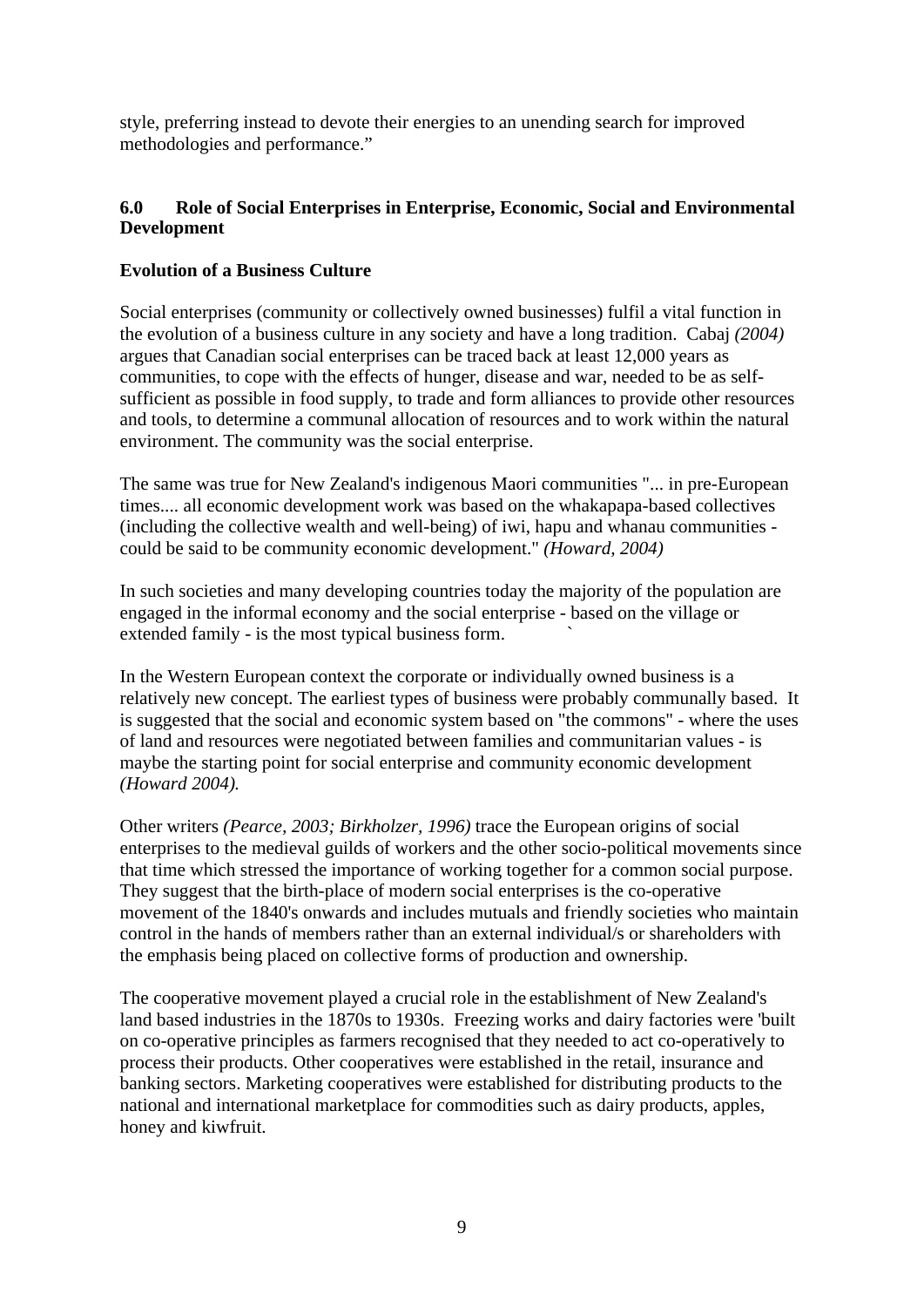In addition, following Treaty of Waitangi settlements from the 1990s onwards many Maori or iwi-based organisations have started social enterprises as means of fulfilling both social and economic missions such as increasing the groups wealth and improving the well-being of iwi members through education, health and employment initiatives ( *Potiki, 2005; Solomon, 2005).* 

In 'developing' or traditional economies the role of social enterprises in the business development-pathway is easily discernable as most people do not work in the formal economy of structured work, wages and profit. They work in the informal economy living a subsistence lifestyle producing food and commodities required by the family or the village. With the advent of the money economy many people move to the town to seek work earning wages. However, the work gained is often intermittent and the wages are frequently insufficient to meet the family's requirements so without a welfare system a cycle of poverty often commences. To address such issues of poverty individuals often try to supplement their income by attempting to find sustainable employment/self-employment or turn to crime, prostitution or other black market activities. Whilst such endeavours prove successful for some people the majority are left behind. At some stage people realise that individual endeavour is insufficient to address the problem of poverty and that collective action is required. As a result a social enterprise may be developed which produces goods/services on a collective basis and distributes income back to its members.

Social enterprise fits within the developmental framework as it offers at a local level the best model to meet people's needs.

In most deprived communities (geographic or common interest, ethnic or culturally based) in 'developed' countries there is a lack of employment opportunities and the provision of essential infrastructure services such as banks, government departments and shops. In such situations individual action does not provide a solution to the problems facing the community instead collective action is needed to re-establish basic services in the community before legitimate private sector small, medium and large businesses can successfully operate *(Pearce, 2003; Davis, 2005; Lewis, 2004; Richard, 2004)*. Therefore, social enterprises are the basic building blocks for enterprise development and are probably the original business form.

#### **Collective Action**

The business development pathway outlined above in a deprived community from black market business, to community owned business, to government owned business to private owned business is not linear and circumstances influence the order but normally the collective approach precedes the individual approach in establishing legitimate business forms.

This need for a collective approach to establish and develop business is well known and common. New approaches to business development including business networks, joint ventures, strategic alliances, clusters and franchises rely on the joint action of individual members. Such forms of business-normally involve the collective (group) purchasing of goods and services, group funding, group marketing and promotion plus group storage.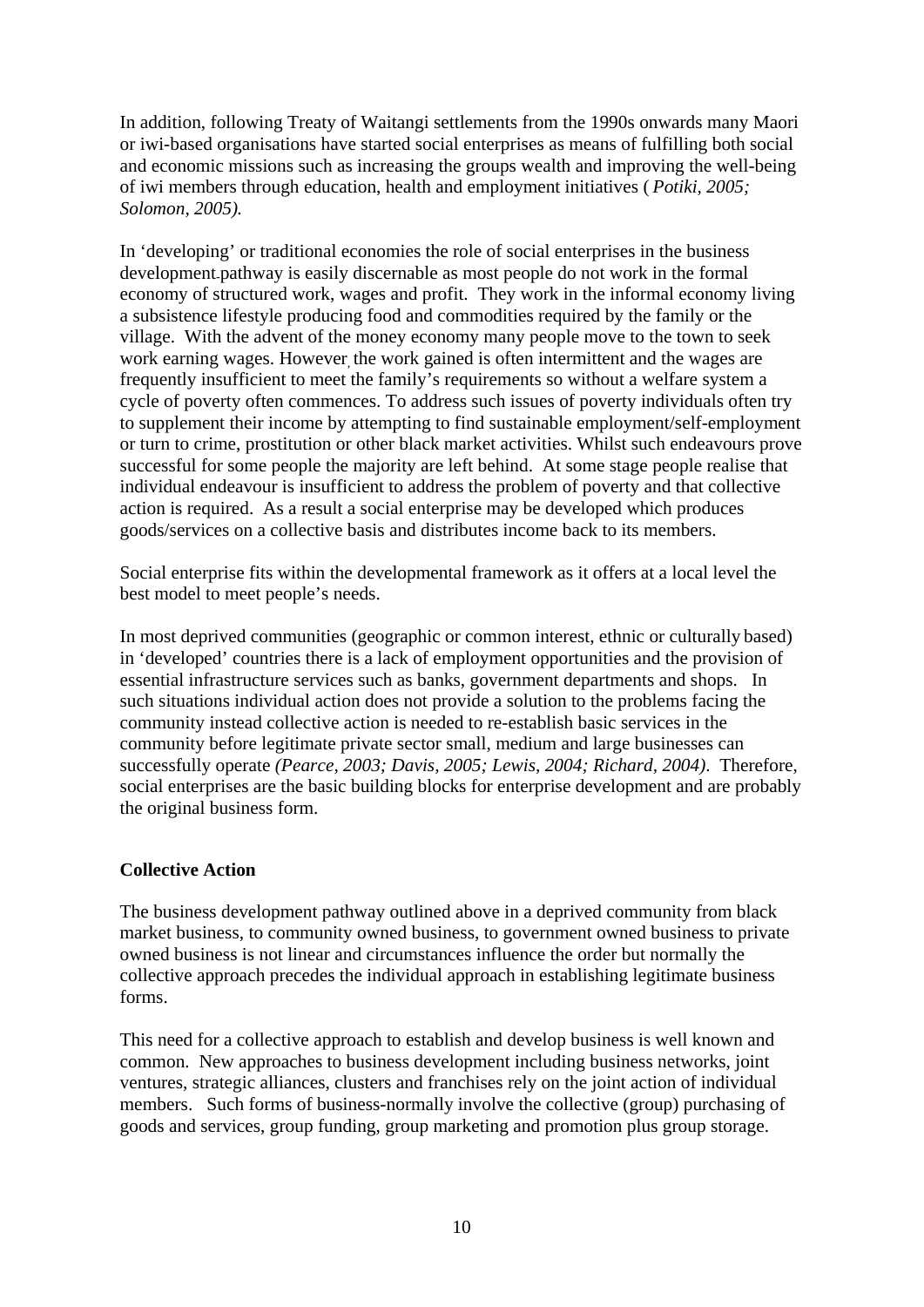In addition, certain products and services can only be provided, especially in small economies, though collective or common ownership. Most infrastructural developments such as energy and sewage, utilities, water, roads, urban transport, rail, air and sea ports, education and health services are government or community owned or underwritten. Group ownership is necessary to access the required resources to build and operate the facility.

Individuals to make any form of lasting change often need to work collectively. For example, private businesses form collective organisations to lobby the government or advance their collective interest. Social enterprises, by their very nature, are collectives who work for common good. Mutuality is part of their governing principals and therefore they are a method for teaching people how to work in a collective manner.

Social enterprises also provide a means by which these people in society who prefer to work mutually and collectively can participate in the economic life of the nation. New Zealand examples include credit unions, building societies, community owned banks, cooperatively owned buying groups and community owned mutual associations.

#### **Innovation**

Social enterprises in New Zealand and worldwide, can be as innovate or creative as any for-profit business. In the areas of resource recovery New Zealand social enterprises are at the cutting edge of new product development producing diesel oil from recycled cooking oil and new glass bench tops from recycled glass. Other new developments are occurring in social equity housing, rural tourism, managed workshops, community training, care services, recreational facilities, micro-credit and urban renewal. The drive for innovation, process improvement does not recognise artificial sectorial boundaries imposed by people divorced from the operation of the market and society.

# **Bridge Between Economy Sectors**

The social economy model is a reminder that there is not just one way to address social and economic issues as is often suggested in market driven economies. Writers such as (*Hazledine, 1998; Waldergrave et.al 1996)* suggest that the current economic model operating in New Zealand is based on economic rationalism and supports individualistic free trade, open markets and global trade. They argue that the proposition that such an approach is the most efficient way to deliver goods and services to the market was in the past challenged by socialists and communists whereas today the challenge comes from people concerned about the side effects of the open market system (wealth disparities, loss of human values, alienation and poverty).

Douthwaite *(1996)* and Lewis *(2004)* argues that the social economy model suggests that economics should be rooted within the social context in which human beings live out their lives rather than the vice versa. At the same time it requires linkages and alliances to build a solidarity economy at the global level.

By being driven by self-help, mutuality and social purposes social enterprises provide a model of economic development and management that helps create civil society. By utilising the social economy model the Community Employment Group in its policy paper dated 2003 aimed to create in New Zealand enterprising communities to unlock the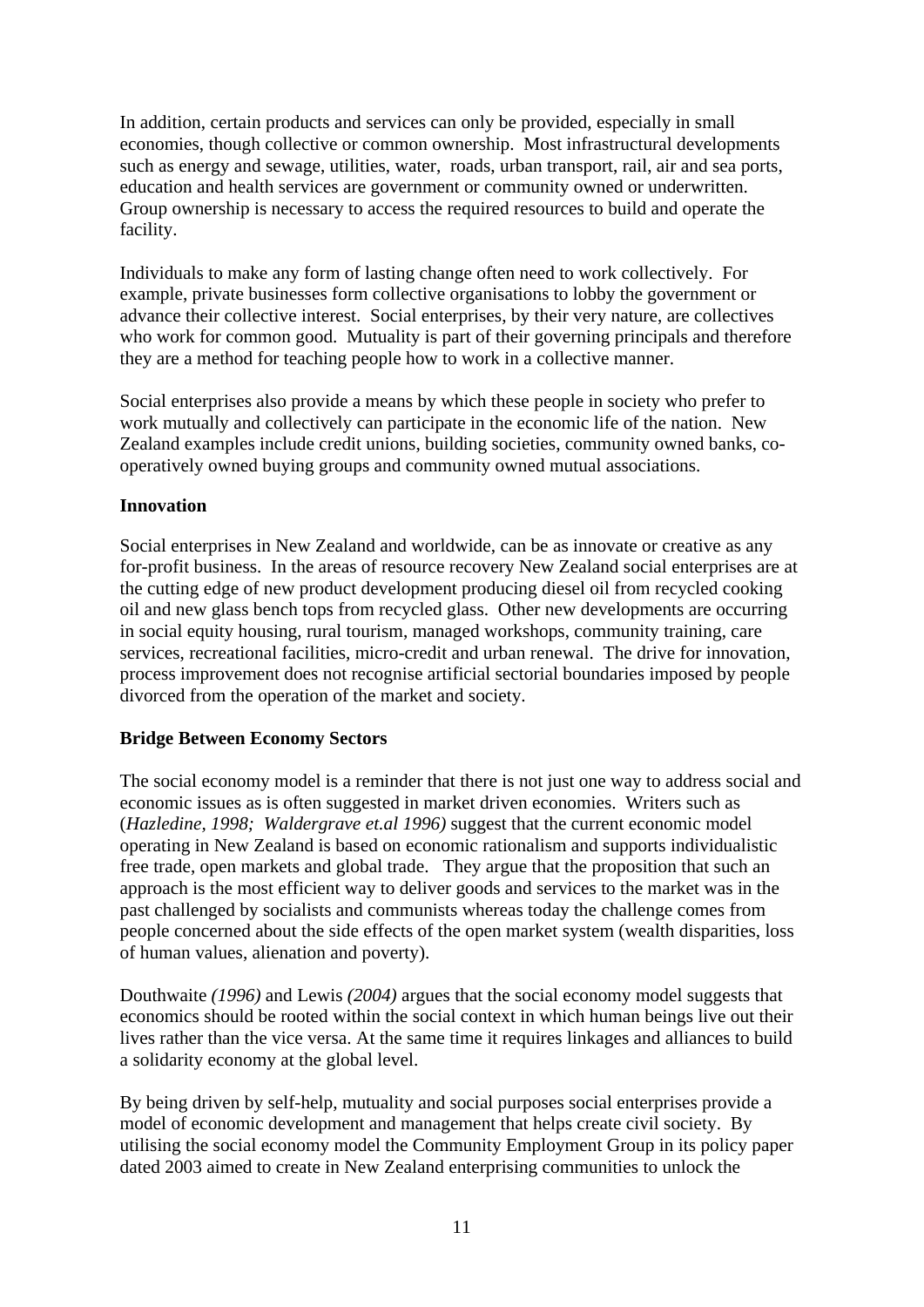initiative, entrepreneurship and creativity of local people so that they could create vibrant places to live, work and play within the context of economic and environmental sustainability and socially inclusive development policies and practices.

#### **Key Social Services**

New Zealand society like other Western countries relies on the services and products provided by the third sector which pre-dates any form of comprehensive government economic, social or personal support for people in need. Much of what is delivered by the third sector can not be delivered effectively by either the private sector or government. If the third sector was unable to perform its tasks adequately the country would be in chaos. Through its use of collective action the third sector plays a crucial role in regenerating social capital and maintaining democratic values and a civil society.

# **Public Goods**

Social enterprises are required in many economies to provide products or services that are basically a social or public good rather than an economic good. Private sector firms want to operate in areas where personal profit can be made either directly or indirectly (through subsidy or tax rebate). In those industries where only certain segments are profitable private enterprise operates but leaves the marginal and unprofitable sectors to government or not-for-profits. In addition, private enterprise frequently relies on externalizing certain costs of production such as air, water and soil pollution plus waste disposal to the public and community sectors.

The recycling industry illustrates this dynamic well. Private recyclers want to take out of the waste system profitable items such as metals, paper and leave the rest. As a consequence the community has either through local government trading ventures or directly attempted to reduce the amount of waste going to landfill. A comparison between the relative success of these two approaches can be made in Canterbury, New Zealand. The Christchurch City Council created Recovered Materials Foundation removes 19% of material from the waste stream whereas social enterprises operating in the neighbouring rural districts of Ashburton and Hurunui remove up to 50% of the waste stream. The difference in success is because the social enterprises adds vision, commitment, voluntary labour, innovation, creativity, drive and passion into the business operation.

# **Local Ownership**

Economists frequently argue that the New Zealand economy pays an interest loading due to its small scale and non-diversified economy (*National Bank, 2005)*. Community economic development helps to diversify the local economy through business creation and retention, encouraging the purchase of NZ made goods and services, increasing the level of NZ owned businesses and assets thus helping to reduce the level of 'invisibles' paid to overseas firms and financiers.

Without increased ownership of community assets wealth creation remains the province of the few who are often external or overseas investors. Community ownership of facilities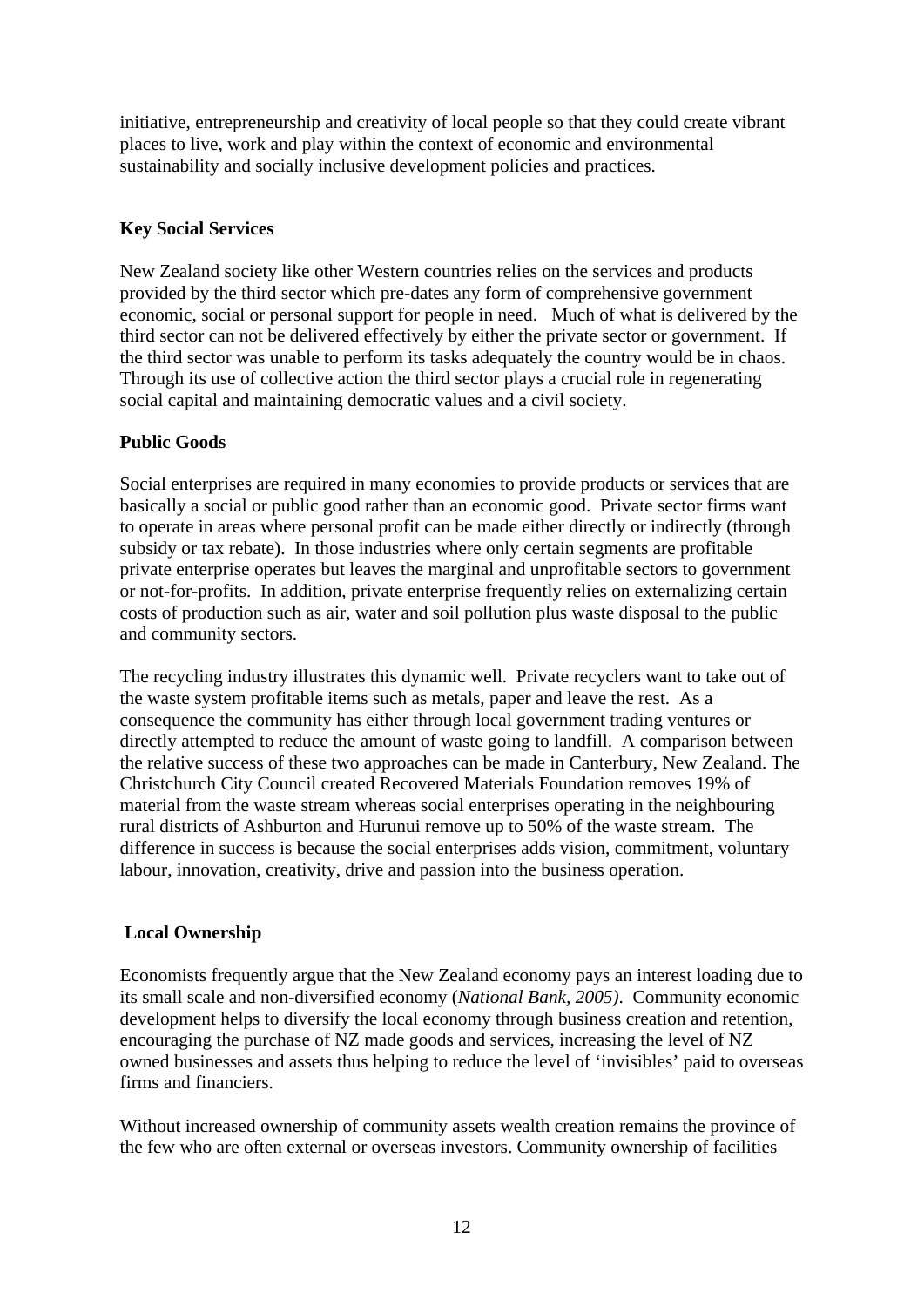and infrastructure is not only desirable it is readily achievable. In countries such as the UK and Canada local communities are investing in community owned wind farms, social housing and community facilities as a means of obtaining guaranteed income which is then diverted into community projects.

It is increasingly becoming apparent that if disadvantaged people are to improve their lot in society then they must increase not only their personal capabilities but also their capacity by increasing their ownership of assets. Several New Zealand organisations are promoting this approach including the New Zealand Institute (*Skilling, 2004)* and Ngai Tahu *(Potiki, 2005).* 

# **7.0 Enabling Environment**

A number of new initiatives have been introduced in the United Kingdom to support social enterprises including:

- New legal structures such as the Community Interest Company.
- New approaches to profit retention for not-for-profit organisations.
- Initiatives to assist those not-for- profit organisations who are attempting to move from a grant to a self-sufficiency mentality.
- New financial incentives including the establishment of Community Financial Development Initiatives and leveraging traditional banking funds.
- Support for national, regional and local networks to assist development of the social economy.
- Transfer of surplus government and council assets to social economy enterprises.
- Opening public procurement to not-for-profit organisations.

• Encouraging duplication and replication of successful social economy enterprises. *(DTI UK 2003)* 

Similar initiatives are required in New Zealand if disadvantaged communities and individuals are to start on the road to achieving positive income streams. Outlined below are two areas that need further investigation.

#### **Funding**

In the UK, the Bank of England *(2003)* reviewed the provision of debt and equity finance available to social enterprises. It found that the demand for debt finance among social enterprise was limited both by the availability of other, cheaper forms of funding such as grants, and by cultural aversion to the risks associated with borrowing. Social enterprises were more likely than for-profit (SMEs) to be rejected for finance. Reasons for rejection included lack of available security (including personal guarantees), legal structures that are not familiar to mainstream financers, lack of understanding by lenders of grant funding streams, use of credit and behavioural scoring by funders, risk of 'social backlash' to the lender and low levels of investment readiness. Venture capital or business angel finance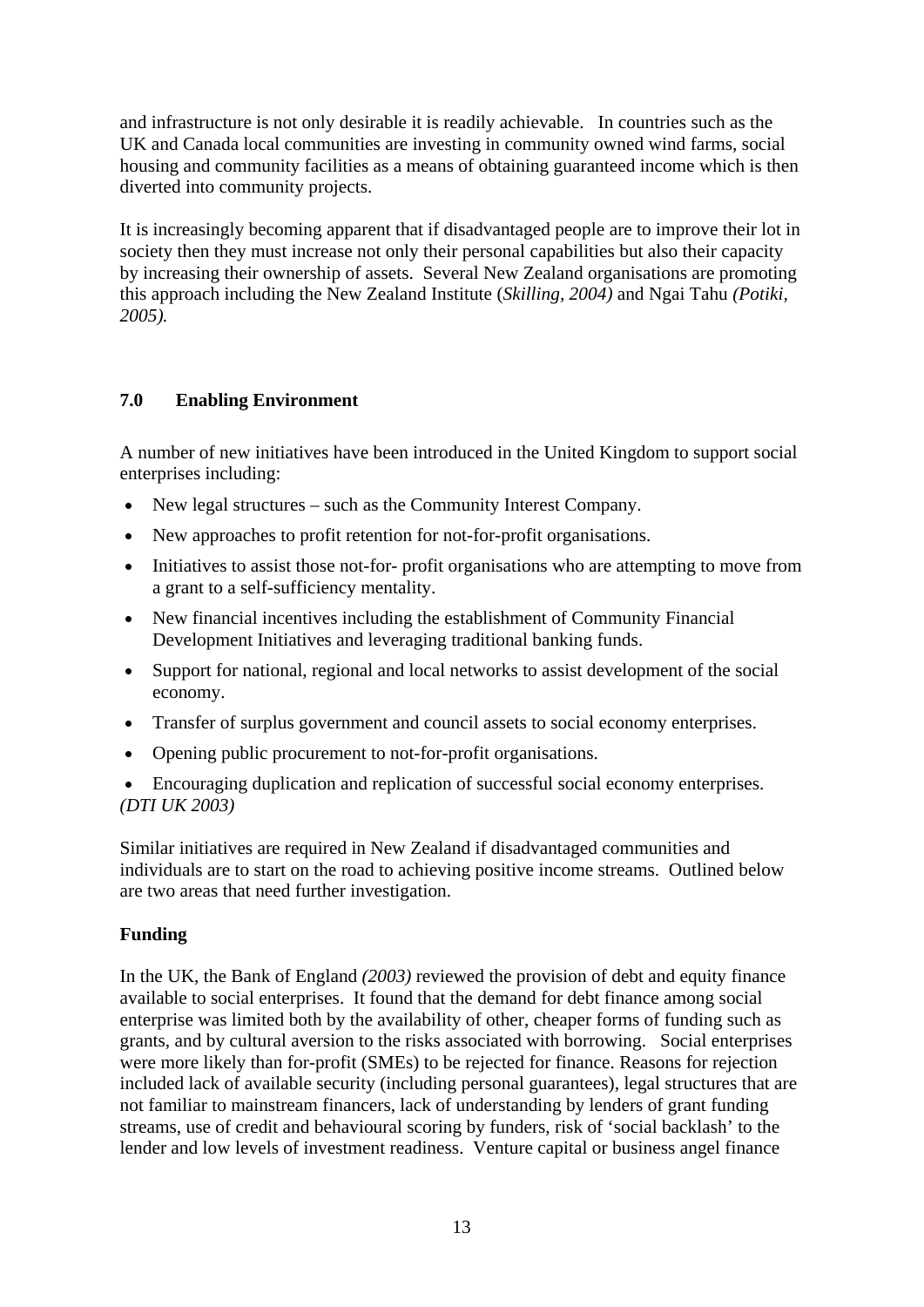was also unavailable to social enterprises due to the difficulty of providing commercial finance returns, ownership issues and the lack of an exit strategy.

New Zealand financial institutions have been slow to respond to the changing social and economic environment for social enterprises. They have extremely conservative lending policies; demand loan security in the form of property or personal guarantees; and appear to view the third sector with suspicion as its legal structure and *modus operandi* does not fit the business norm.

As a consequence several of the stages necessary to successfully fund a social enterprise are missing (see diagram below). There are currently limited opportunities for precommercial grants; limited social loan finances available from philanthropic bodies or micro and ethical financial institutions, restricted commercial loans which are almost impossible to obtain for social enterprises and a lack of equity finance. Occasionally, philanthropic bodies may give a large grant that builds the equity of the not-for-profit sufficiently for it to purchase a capital asset that can be used to develop a sustainable business,



*©Lindsay Jeffs 2004* 

If sustainable funding is to be provided to social enterprises it will require a shift from a grant to an investment culture mentality by funders. Social entrepreneurs prefer a loan to grant approach because of the following:

- Credit is seen as dynamic, developing and useful when a project has the potential to become self-sustaining.
- Loans create an autonomy rather than a dependency mentality in an organisation.
- Loans demand a continuously responsible financial performance by recipients so that the money can be repaid and then further circulated to other social enterprises.

In comparison, grants are viewed as being cultural, repairing and creators of dependency. They are vital in times of disaster when individuals have suffered trauma and for nonsustainable social service delivery aimed at maintaining a safety net for society's ills but do not provide sustainable funding for a social enterprise.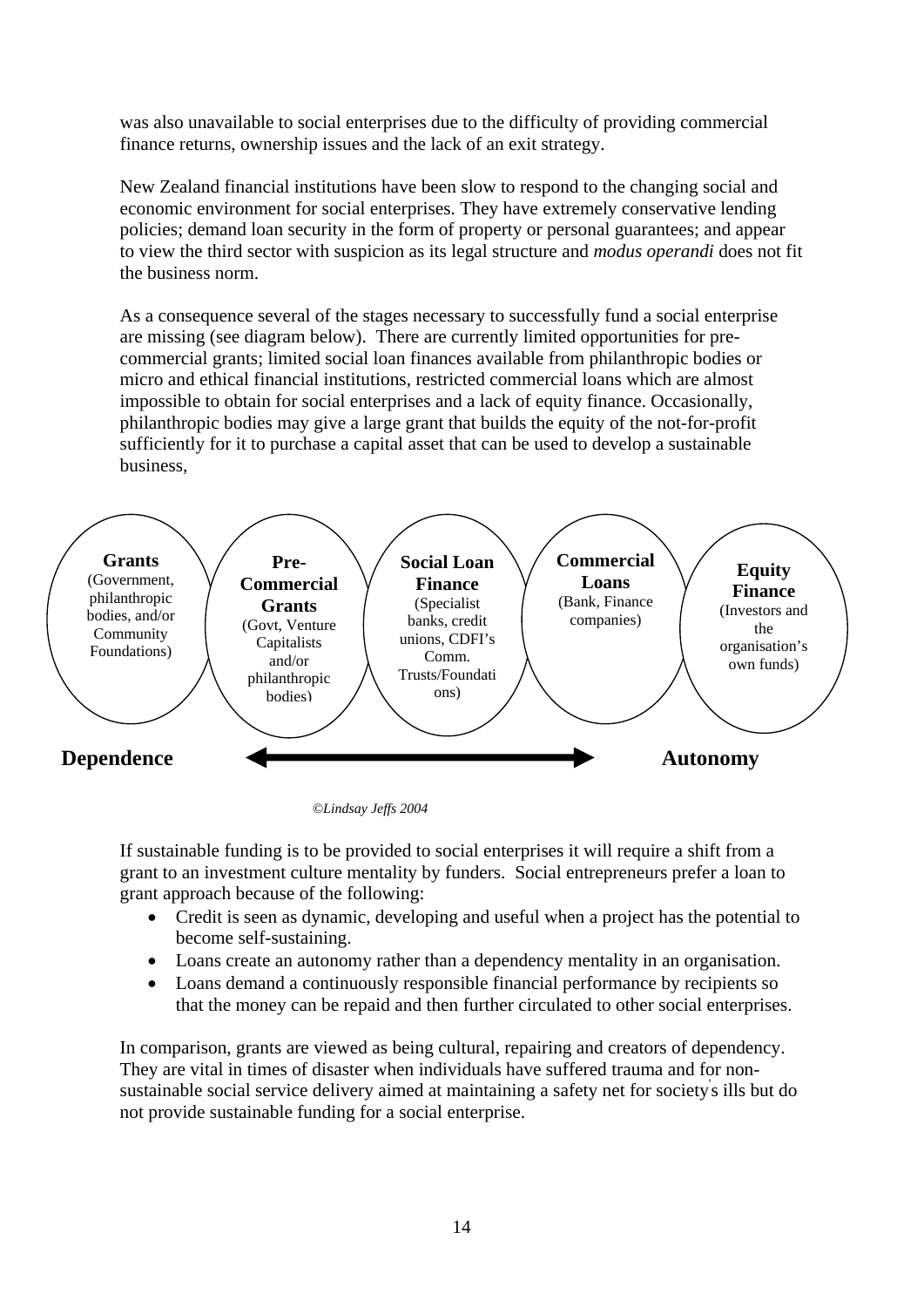### **Tax Issues**

Social enterprises are frequently criticised by government and the private business sector for being inefficient at they are not driven by the profit motive and do not pay taxes on profits generated. However as social enterprises have a dual social and business mission they work in the most marginal market sectors, with low gross profit margins, little or no access to business capital or business support services.

Social enterprises often have a higher staff to unit of output ratio than for-profit businesses. This is due to social enterprises creating jobs for marginalised people who normally have substandard levels of skills and need significant staff training and support to bring them to a standard output level. As a result, social enterprises pay a disproportionately high level of payroll tax. In addition, on all government funds social enterprises receive they almost invariably lose the GST component so the government automatically receives a return of funds. By recruiting employees from the ranks of the unemployed and disadvantaged the government also receives the direct economic benefit of lower welfare spending on unemployment, sickness, invalids and domestic purposes benefits. Indirectly the state also benefits from lower rates of crime, family breakdown and health spending. Consequently, some form of tax relief is required to provide a level playing field for social enterprises to compete against for-profit firms.

#### **8.0 Conclusions**

The reasons that social entrepreneurs and social enterprises in New Zealand work in a hostile business and social environment reflects the failure of successive New Zealand Governments, and the wider society, to encourage and support new approaches to social funding and community development. The current emphasis on private business development and the free market agenda marginalises social entrepreneurs and social enterprises from mainstream economic and social development thinking, policy development, funding and support services. Such an approach leaves core social and economic service providers dependent for their survival on the goodwill of either the individual or the community.

Without an understanding by mainstream agencies of the underpinning imperatives of social entrepreneurship and the recognition of the third sector's contribution to the economy, the provision of new opportunities and meaningful employment for marginalised people is significantly reduced and the status quo maintained. When the skills of social entrepreneurs are used business development occurs which provides a market for SMEs and a platform for welfare reform.

However, social entrepreneurs, from a funding, political or government support perspective is currently a dead concept in New Zealand. It will take a minimum of a decade to successfully rehabilitate the concept. Whether it is desirable to do so is debatable given that currently the term is used to describe behaviours, attitudes and styles of operation that do not easily fit within the range of functions that initiators, enablers and managers of successful social enterprises actually do nor their mind set or what they want to achieve. A continual focus on the concept of social entrepreneurs may be damaging to the social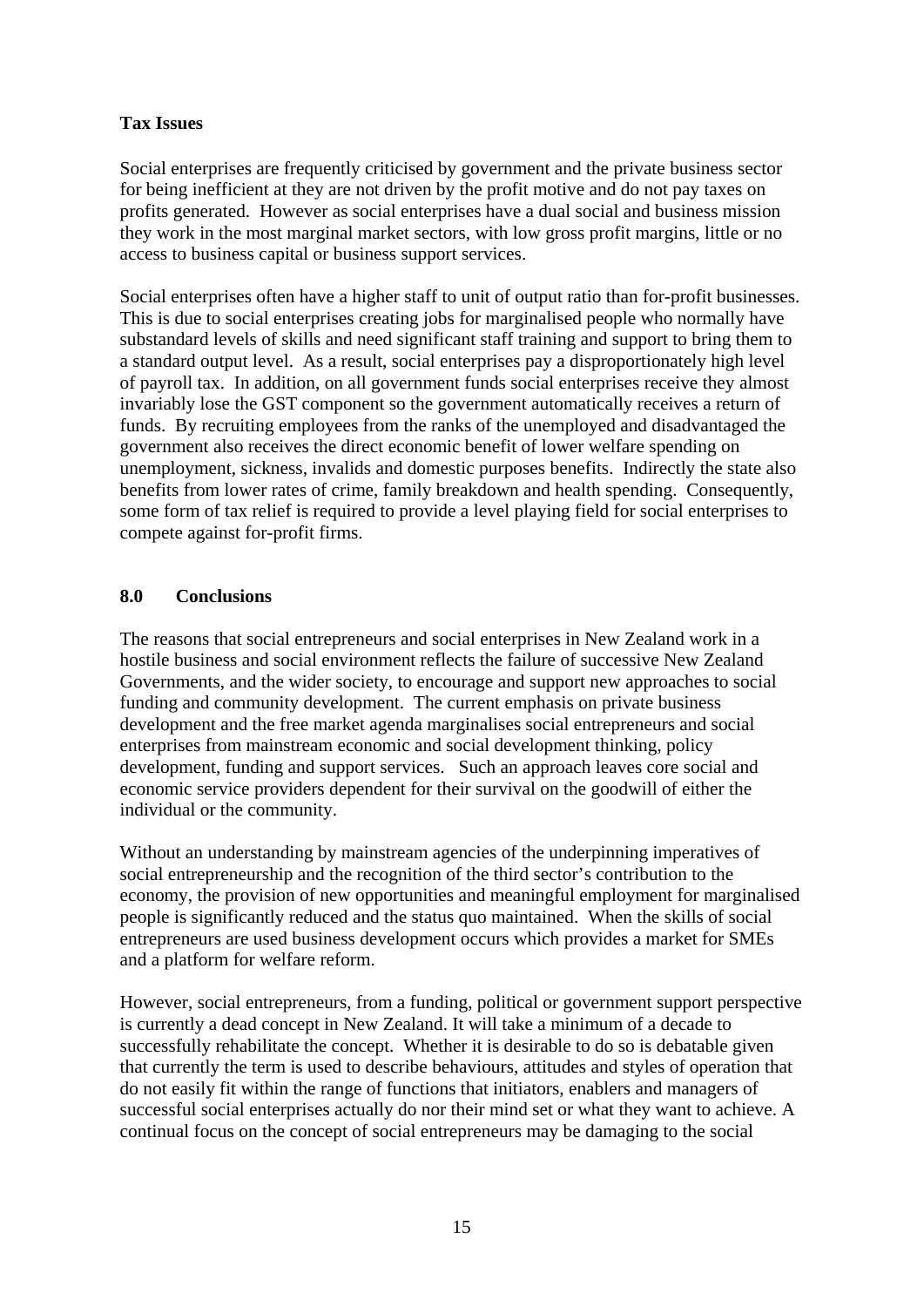economy sector and prevent the development of an enabling environment for social enterprises in New Zealand.

Without an integration of community development and social enterprises into mainstream economic, social, environmental and cultural policy and strategy development New Zealand runs the risk of turning its back on a tried and proven approach to development that encourages citizens to engage in entrepreneurial activities and help to build an inclusive civil society.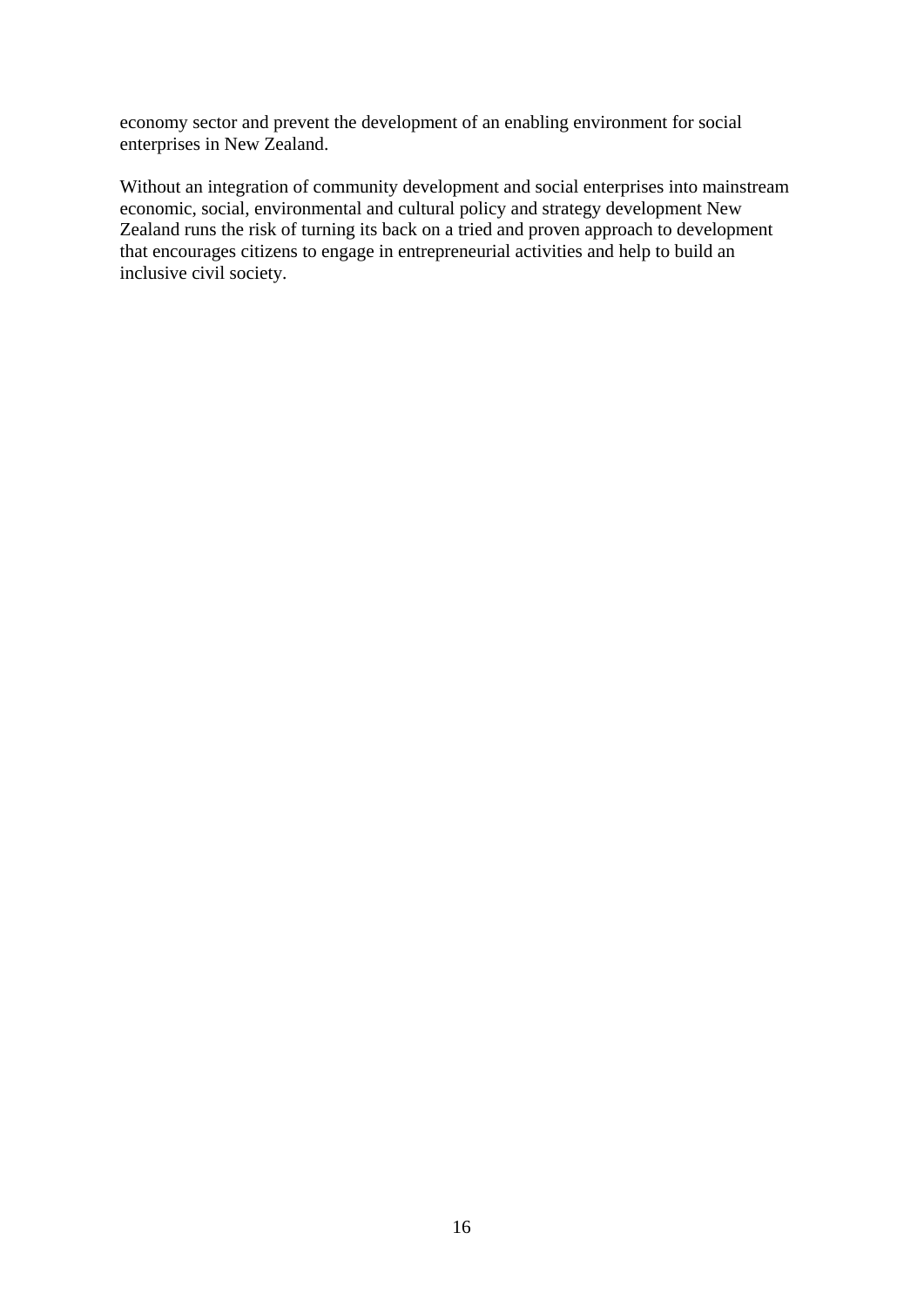# **REFERENCES**

Bank of England *The Financing of Social Enterprises: A Special Report by the Bank of England,* May 2003.

Baradat*,* L., *Political Ideologies: Their Origins and Impact,* Prentice-Hall International*,*  London, 1994.

Barlett*,* L., *Smart City: Social Entrepreneurship and Community Engagement in a Rural Regional City,* International Conference on Engaging Communities, Brisbane, August 2005

Berncik M., *New Ventures for Antipoverty Agencies* Harvard Business Review 44-50, USA, (November-December1984).

Birkholzer, K., *Social Economy, Community Economy and Third Sector: Fashionable Slogans or Building blocks of the Future,* Bauhaus Dessau Foundation (Ed.), *Peoples Economy: Approaches Towards a New Social Economy in Europe, Bauhaus Dessau* Foundation, Dessau, 1996.

Boschee, J. *What does it take. to be a social entrepreneur,* 1998. [http://www.socialentrepreneurs.org/whatdoes.html,](http://www.socialentrepreneurs.org/whatdoes.html) accessed 25 October, 2005.

Boschee. J. and McClurg, J. *Toward a better understanding of social entrepreneurship : some important distinctions.* ISE (Institute for Social Entrepreneurs) Internet website [http://www.socialent.org,](http://www.socialent.org/) accessed 3 March 2006.

Boschee, J. . *Social Entrepreneurship: Across the Board.* March 1995 <http://www.socialent.org/acrossboard.htm>

Botsman, P., & Latham M., (Ed.) *The Enabling State: People Before Bureaucracy,* Pluto Press, Annandale, Australia, 2001).

Cabaj, M, *CED & Social Economy in Canada - A People's History,* Making Waves, Vol 15, No 1, British Colombia, Spring 2004.

Canadian Federal Budget, 2004/05, Department of Finance, Ottawa, 2004

Canterbury Development Corporation, *Annual Report 2003,* Christchurch 2004

Changemakers Internet website [www.changemakers.net,](http://www.changemakers.net/) accessed 7 March 2006.

Davis, M., *Moerewa In Focus,* Community Trusts of New Zealand Conference, Auckland, February, 2005.

Dees, J.G., *Enterprising Nonprofit*s, Harvard Business Review 55-67, USA (January - February 1998.

Dees, J. G., *Enterprising Nonprofit: Harvard Business Review on Nonprofits*: Harvard Business School Press, U.S.A 1999.

Department of Community, Rural and Gaeltacht Affairs, *Many Communities a Common Focus: Strategy Statement 2003-2005,* Dublin, 2003.

Department of Enterprise, Trade and Industry, Developing a Successful Social Economy: NI Government's Three-Year Strategic Plan 2004-2007. Action Plan 2004-2005. Northern Ireland, 2004.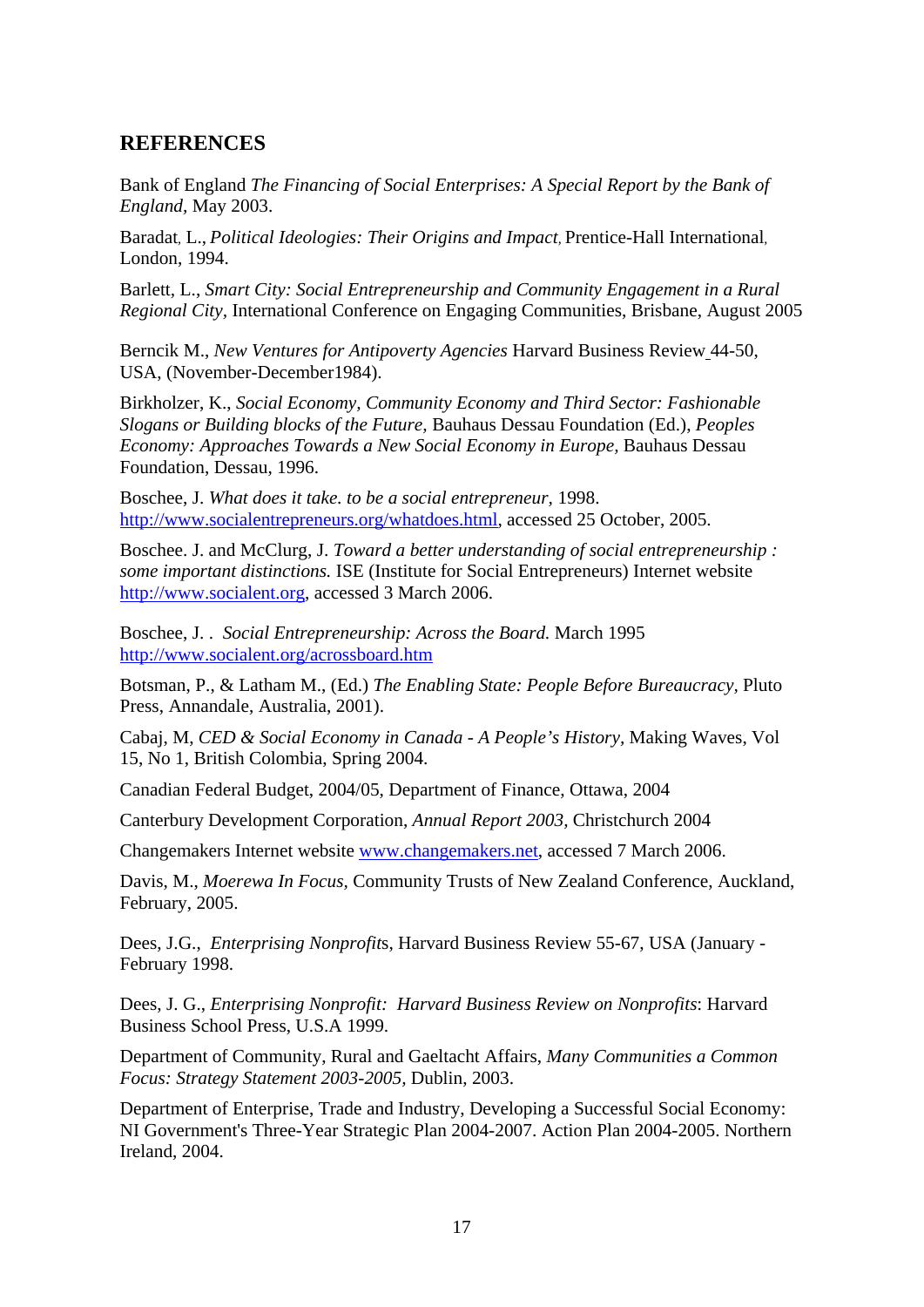Department of Trade & Industry (UK), Social Enterprise: *A Strategy for Success*, Department of Trade & Industry, London, 2002.

Department of Trade & Industry (UK), Social Enterprise: *A Progress Report on Social Enterprise: A Strategy for Success*, Department of Trade & Industry, London, 2003.

Department of Trade & Industry (UK), *Public Procurement: A Toolkit for the Social Enterprise Sector*, Department of Trade & Industry, London, 2004.

Douthwaite, R., *Developing a Parallel,* Bauhaus Dessau Foundation (Ed.), *People's Economy: Approaches Towards a New Social Economy in Europe, Bauhaus Dessau* Foundation, Dessau, 1996.

Easton, B., *In Stormy Seas: The Post-War New Zealand economy, Otago University Press,*  Dunedin, 1997.

European Commission, *European Conference on Prospects for the Social Economy within the framework of Sustainable Development,* Ghent, Belgium, November 2001.

Garret, A*, Dynamic Leaders with a Social Conscience,* Management Today, 138-143, USA, 2000.

Haugh, H.M and Pardy, W., *Community entrepreneurship in North-east Scotland*, International Journal of Entrepreneurial Behaviour and Research*, 5*(4), 163-172., UK 1999.

Hazledine, T, *Taking New Zealand Seriously: The Economics of Decency.* Auckland, HarperCollins, 1998

Howard, T, *Community Economic Development in Northland, "Work in Progress",*  Northland Urban Rural Mission, Whangarei, December 2004.

Jeffs, L., *Social Entrepreneurship and its role in SME development in New Zealand,* SEAANZ Conference, Wellington, September 2001.

Jeffs, L., *How Community Trusts Can Assist Social Enterprise Development,* Community Trusts of New Zealand Conference, Auckland, February 2005.

Jesson, B., *Behind the Looking Glass,* Penguin Books, Auckland, 1987.

Jesson, B., *Only their Purpose is Mad: The Money Men Take Over NZ.* Dunmore Press Limited, Palmerston North, 1999.

Kelsey, J., *Rolling Back the State: The Privatisation of Power in Aotearoa New Zealand*, Bridget Williams Books, Wellington, 1993.

Kelsey, J., *The New Zealand Experiment: A World Model for Structural Adjustment, 2nd Edn.,* Auckland University Press*/*Bridget Williams Books, Auckland 1997.

Kelsey, J., *Reclaiming the Future: New Zealand*, Bridget Williams Books, Wellington, 1999.

Kenyon, P., Internet website [www.bankofideas.com.au.](http://www.bankofideas.com.au/) accessed 7 March 2006.

Kramer, L. *Putting more store in commercial efforts* Crain's New York Business 16 (13), 2000.

Lancaster, S., *Communities of Enterprise,* COMMACT Aotearoa, Westport, 2000.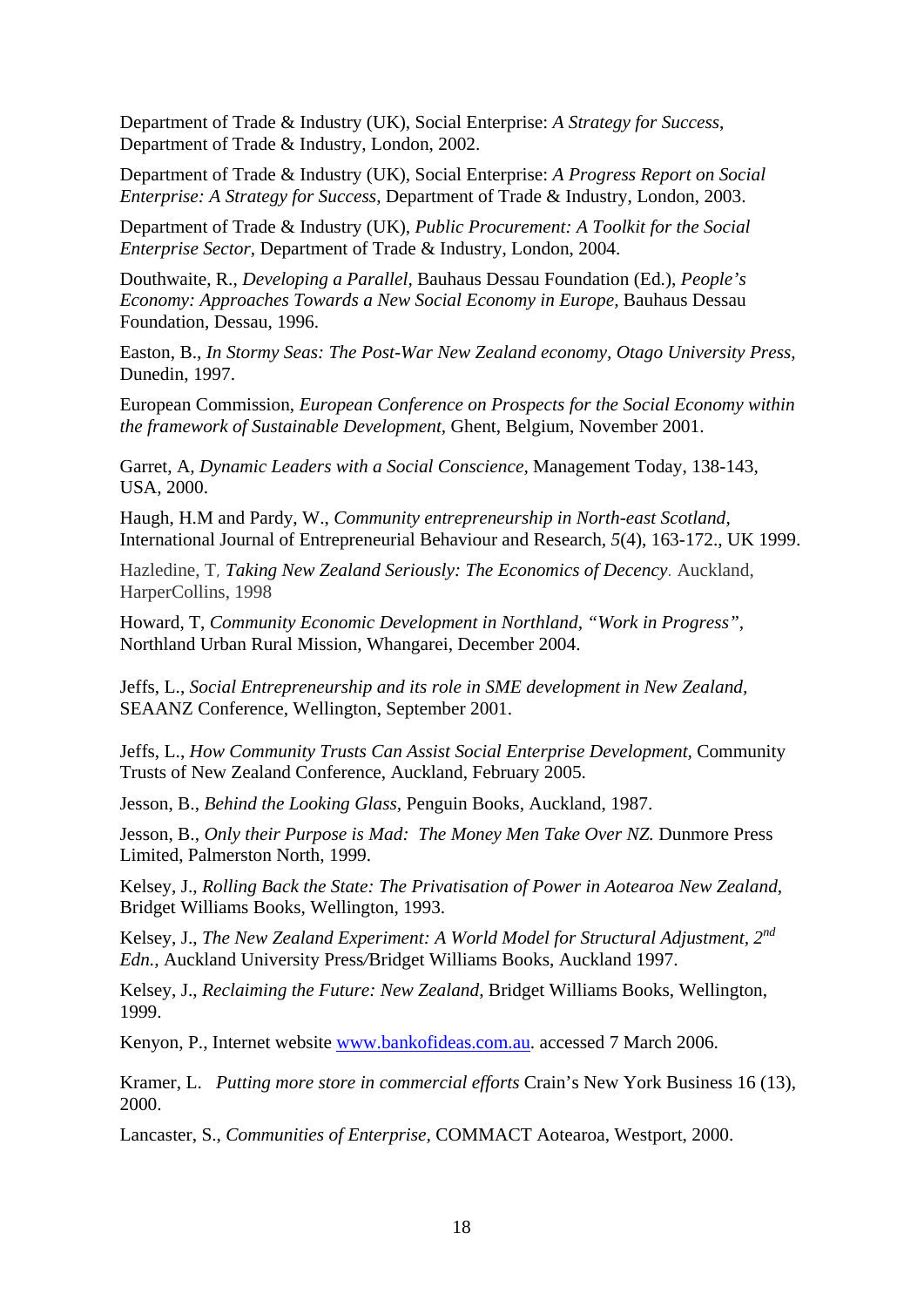Latham, M., *Social Entrepreneurship and the Welfare State,* Social Entrepreneurs Network Conference, Maleny 2001.

Lewis, M., *The End of the Beginning,* Making Waves, Vol 15, No 1, British Colombia, Spring 2004.

Lewis, M., *Common Ground – CED & the Social Economy Sorting out the Basics,* Making Waves, Vol 15, No 1, British Colombia, Spring 2004.

Lichtenstein, G.A. & Lyons, T.S. *The Entrepreneurial Development System: Transforming Business Talent and Community Economics*, Economic Development Quarterly, 15 (1), 3- 20, 2001.

McLeod, H.R., Crossover Inc19 100-102, 1997.

Mitchell, G. . *How can Non-profit enterprises survive in tomorrow's world?* Massey University, Palmerston North, New Zealand: MBA Thesis, 1998.

OECD, (1999). *Local Development Poliy Experiences in OECD Countries: Good Practices and Transferability in Less Developed Regions.* OECD*,* Paris 1999.

National Bank, *Rural Report, Economics*, National Bank, Wellington, March 2005.

Pearce, J., *Social Enterprise in Anytown,* Calouste Gulbenkian Foundation, London, 2003.

Pearson, N., *SEN Conference Dinner Address,* Carlton Crest Hotel, Melbourne March 2002.

Potiki, T., *The Press Christchurch,* 5 February 2005

Prabhu, G.N., *Social entrepreneurial leadership*, Career Development International, 4(3), 140-145, 1999.

Richard, P., *Transformed by Community Economic Developemnt,* Making Waves, Vol. 15, No 1, British Colombia, Spring 2004.

Schorr, L, *Common Purpose: Strengthening Families and Neighbourhoods to Rebuild America,* Doubleday Anchor Books, New York, 1997.

Scottish Executive, *A Review of the Scottish Executive's Policies to Promote the Social Economy,* Scottish Executive, Edinburgh, 2004.

Simpson, K., *Social Entrepreneurship in New Zealand: Where to from Here?* 3<sup>rd</sup> AGSE International Research Exchange Conference, Unitec, Auckland, February 2006.

Skilling, D., *Creating an Ownership Society in New Zealand,* The New Zealand Institute, December 2004

Skloot, E., *Should not-for-profits go into business?* Harvard Business Review 20-24, (January-February 1983).

Solomon, M., Chairman, Te Runanga O Ngai Tahu, Personal Communication, 2005

The Press, Christchurch, February, 2006, ppD9.

Thompson, J., Alvy, G. and Lees, A. *Social entrepreneurship : a new look at the people and potential*, Management Decision, 38(5), 328-338. 2000.